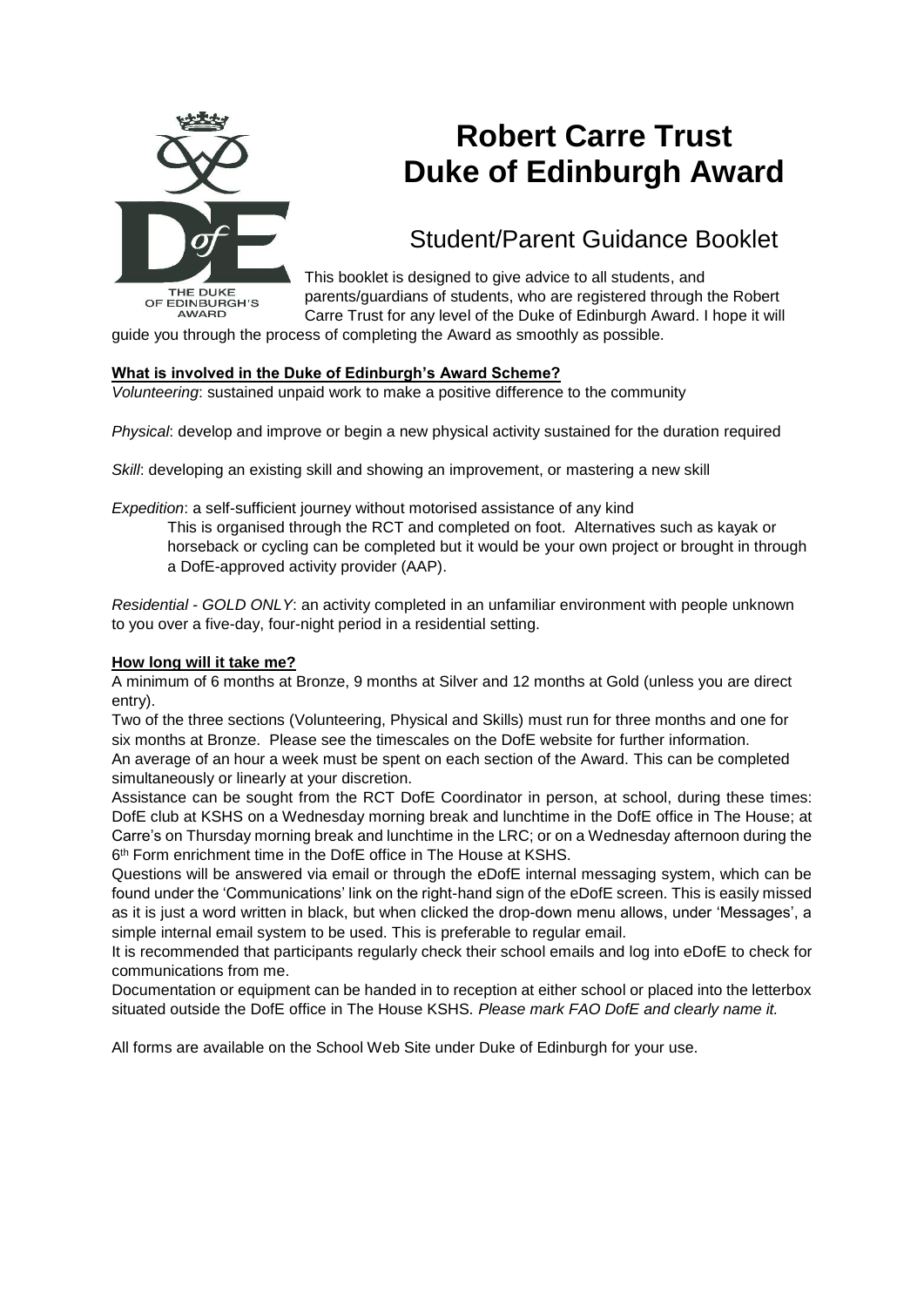## **SECTION 1. REGISTRATION**.

A registration evening is normally held during July of each school year.

Two presentations are scheduled; the earliest is aimed at those going into years nine and ten, interested in Bronze and Silver awards respectively. The later one aimed at those going into years eleven, twelve and thirteen, interested in either the Silver or Gold awards.

During the evening you will learn what the award entails, costs and provides. The information is a blend of generic DofE and specialised RCT information. All the information you need about the requirements of the award can be found on the website [www.dofe.org.](http://www.dofe.org/)

Following the evening you will be able to register for the award. Completion of both the DofE registration form and the RCT application form, along with a completed and signed EV14 **Code of Conduct** form and payment, is required. (RCT reserve the right to withdraw students from the scheme if they breach the standards stipulated in the Code of Conduct or DofE handbook).

Upon receipt of all four of these, I will register the participant. They will then receive an email welcoming them to DofE. This email will detail how to log into their account. Once they have logged in and set up their personal details they will receive a participant's pack through the post to their home address. They need to see me to collect their personal issue compass.

## **SECTION 2. THE eDofE SYSTEM**.

## 2.1 Logging In

How do I log in?

Go to the website<https://www.edofe.org/> and type in the following information, which is personal to you. This will be given to you via the welcome email from DofE and the RCT DofE Coordinator can help you when you collect your compass:

Username - Password –

## 2.2 Setting Up Initially

Read the information about the award and the welcome from HRH The Duke of Edinburgh. Set your new password, security question and personal details and agree to the terms and conditions as directed.

*What if my personal details – address, next of kin etc – change?* You can access and edit your personal details within your eDofE account at any time.

*What happens if I forget my username?* Keep this safe and write it in the front of your pack or in the space provided above. If you do forget or lose it you can request it from the RCT DofE Coordinator.

*What happens if I forget my password?* You can enter your username into the website and press 'forgot my password'. You will be asked your security question and on entering the correct answer you have the opportunity to reset your password.

*What happens if I forget the answer to my security question?* You can request a password change and this will be emailed to you; you will receive a one-use password to the email account you set up in your personal details. You will then have to reset the password.

*I don't know which email address I used initially.* The Coordinator can change your email address if you cannot access your account or the required email address. This change will enable you to request your new password.

## 2. 3. Timescales

Set up your award timescales in the system. You can choose to do any of the sections for the longer period of time. *(Red for Volunteering, Yellow for Physical and Blue for Skills)*. I would always suggest you set the one you are already doing as the longest. The example below is for a direct entrant to Gold,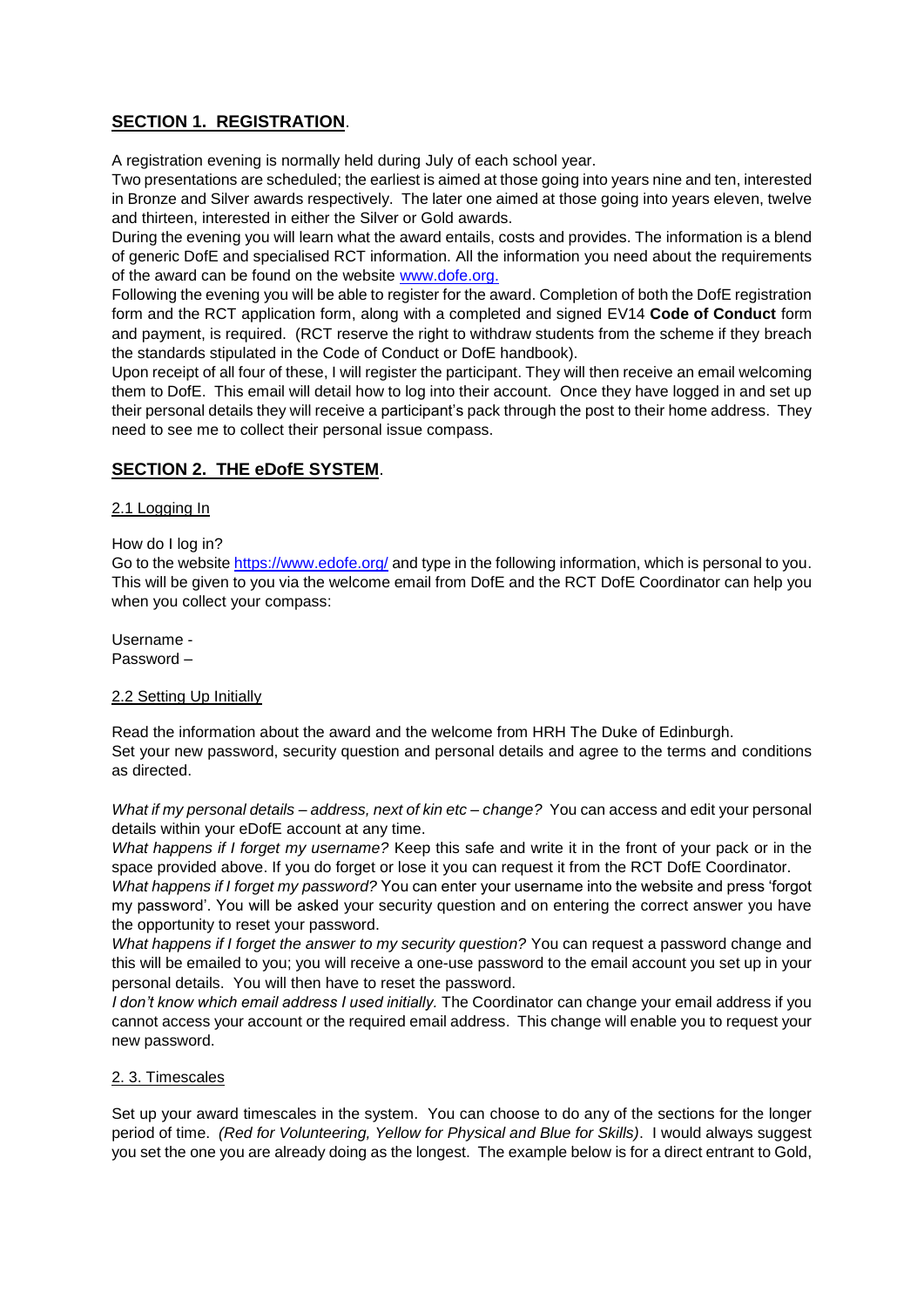so unless you are also a direct Gold entrant, your timescales will look different. Once you have decided, **save this choice**.



#### 2.4. Planners

*Your programme planners should reflect the details you put on your RCT application form when you registered for the award. If you have changed your mind about any of the sections since you completed this and that is okay. However, ensure your new activity fulfils requirements by checking the activity planners on the DofE website or speaking to the RCT DofE Coordinator.*



Set up each of your individual sections by clicking the relevant speedometer or using the bullet-pointstyle menu down the left-hand side of the page. Write as much as you can about your aims and goals, and get them proof-read for spelling mistakes. Make sure you set the start date either for the date you are starting something new, or as far back as the system will allow (this is referred to as backdating) if you have been undertaking the section for a long time (e.g. sports with a club). Make sure you ask your assessor whether they are happy to assess the section and to ensure your coach, tutor etc. focuses sessions to fit your aims and goals.

Once you are happy with what you have written, set your Leader as Melita Walker and **submit the planner for approval.** 

Once you have submitted all of your sections (apart from the expedition) for approval, they will be checked by the Coordinator. Then you will see them as having been 'approved' or 'queried'. A queried planner should prompt you to have another look at your planner and the reason given for the query; it may not meet the criteria for the section, and you will therefore be wasting your time if you continue without making the necessary changes. The easiest way to resolve a query is to visit the DofE Coordinator.

*Can I change the programme planner after it has been submitted for approval?* Yes, you can 'revert to draft' or 'change your activity' to make changes at any time, and these changes will then have to be resubmitted and reapproved.

*I started my activity before I registered for DofE. Can I backdate it?* You may backdate each section as far as the system will allow, providing you did actually start the activity before you registered!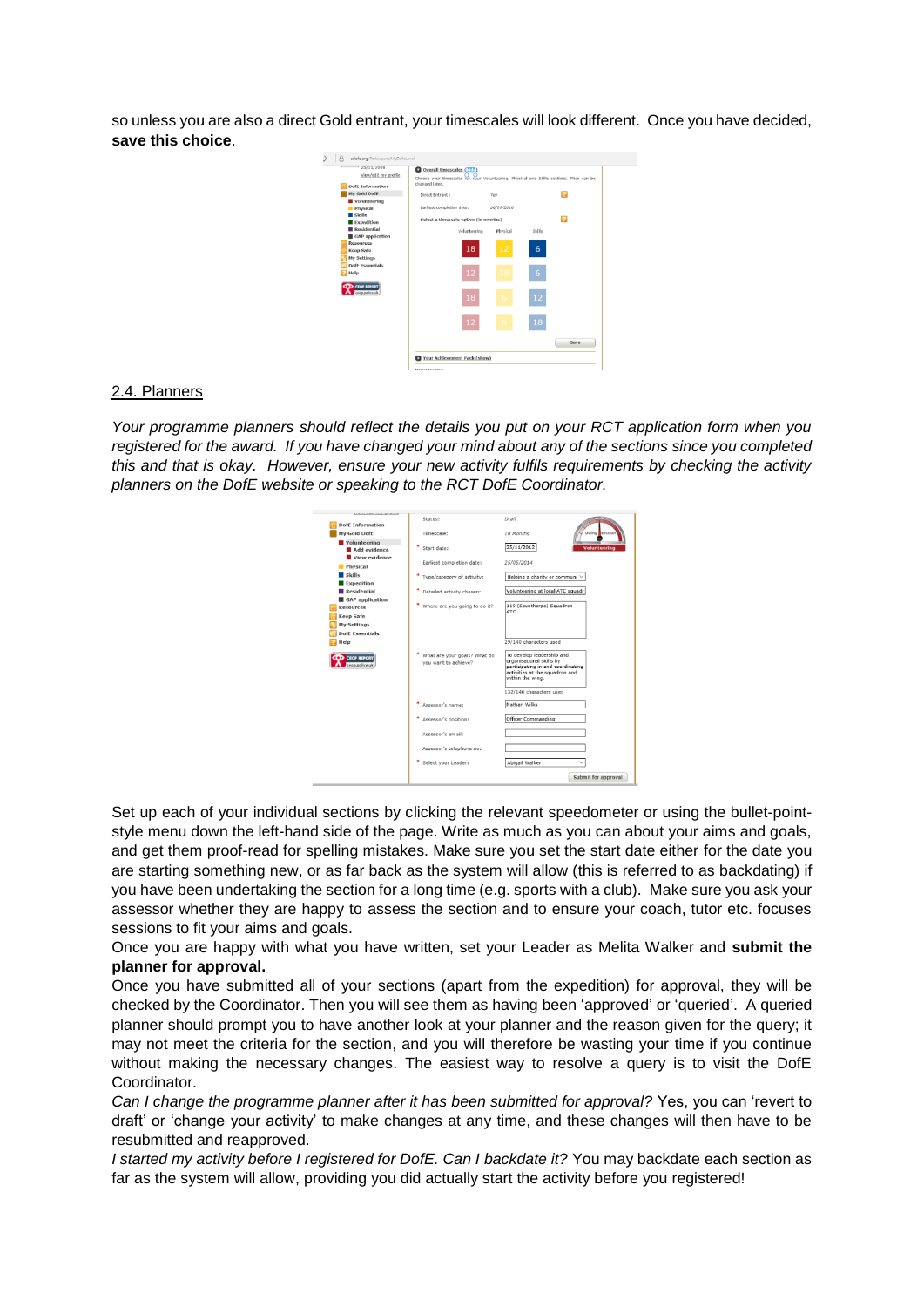*What if I don't have time to set all of the sections up at once?* That's fine, you can save your activity as a draft rather than submitting it for approval, which means you can come back and finish it off another time. However, do not start the activity before you have had the planner approved by the DofE Coordinator.

#### 2.5. Assessors

An assessor is someone qualified to assess you at the end of the time period for each section. They will assess whether or not you have met your aims; for example a music teacher, sports coach or charity shop manager. **This cannot be a family member**. Ensure the assessor's 'position' is 'professional'; for example, if your mate is running with you and assessing your physical section, use 'running partner' rather than 'friend'.

*I don't know my assessor's details. What do I do?* You can save your programme planner as a draft until you have gathered these details. However do not start the activity before you have had the planner approved in eDofE by the DofE Coordinator.

#### 2.6. Evidence

All of your eDofE programme planners should be supported with evidence to show that you are completing your activities.



*How do I upload evidence?* Log into your eDofE account and, in the menu on the left-hand side, choose 'add evidence' under the section to which you want to add the evidence. Select what kind of evidence you'd like to add – photo, video, text or other – and then press 'select files'; select the file from your computer. After this, ensure Melita Walker is selected and press 'save and submit'.

The more pieces of evidence you upload, the easier it will be for the award to be approved by a verifier. *This is because there is proof of what you have done, beyond just the assessor's report. It also adds some depth and colour to your story for the verifier to view.* This image shows a very healthy amount and variety of evidence.



*What sort of evidence should I upload?* Anything and everything!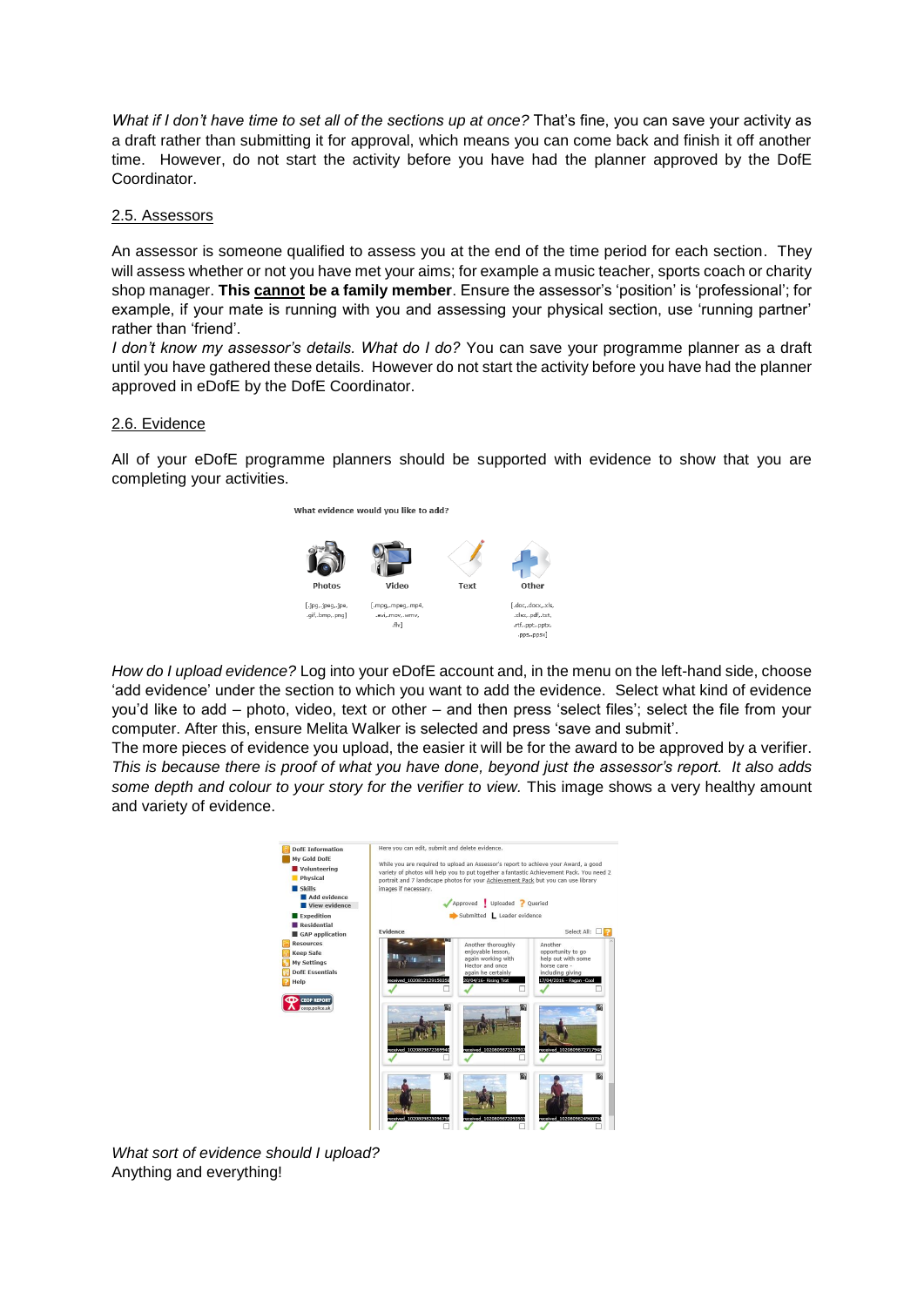- Photographs staged or *au naturale* of you completing your activity, within reason; photographs in swimming pools or with childrens' organisations etc may require you to ask permission first! You don't have to be in all or even any of the photos; however a rounded collection is the best, for example, mucky football boots after a game, the team photo, a photo of a news clipping about your football team, an outdoor and an indoor training session, your team kit, and a match result would be a good spread.
- Video clips or sound bytes these are brilliant for a leader, assessor or verifier to review. Sports matches can be videod, as can lessons in horse riding (as the example above) or music; your own personal practice time for music or art can also be filmed or recorded. Snippets of films being reviewed is useful.
- The text option on the 'add evidence' page is really useful for adding little updates throughout your journey; for example, each time you play your instrument or go on a driving lesson, add a snippet of information about what you learned or found difficult, or what piece of music you played or where you went. Treat your eDofE activities pages like tiny blogs that need tiny updates every few days or so.
- Lastly, the 'other' option allows you to add whatever is not included above. For example, if you are reviewing films or books, or practicing creative writing, you can upload the review or piece of writing on a word document rather than typing it into the 'text' option. You can also upload excel spreadsheets, PDF files and powerpoints; the latter is particularly useful for your expedition section, allowing you to upload your expedition presentation which is often (but does not have to be) done in powerpoint.

## 2.7. Assessors Reports

After the minimum time required for each section has passed and your aim/goal has been achieved, you need to get the assessor for that section to complete a report for you. This can be done by completing the hard-copy assessor's report card (in the participant's pack you signed for at the beginning of the process). *You should complete the dates and aim/goal and hand this to your assessor.* Once done it should be handed in to the RCT DofE Coordinator, or photographed and uploaded to the appropriate section of eDofE as evidence. *Remember to click the box which highlights it as your assessor's report.* 

Alternatively, your assessor can go online and add the report electronically using the link below: <https://edofe.org/Assessor>

## The assessor will need:

- The participant's name
- The level which the participant is completing Bronze, Silver or Gold
- The participant's ID number, which can be found on eDofE when you are logged in
- The date the participant started the section and the length of time planned for the section
- The participants aim or goal

*What to include in an assessor's report.* The participant's achievements as they undertook this section. Say how they met their goals, what skills they have developed and mention any memorable things that they have accomplished. The start and end dates between which the young person undertook their activity ensuring they meet the time scale. Comments should be kept personal, positive and encouraging.

*What happens next?* If your report was done online, it will go to your Leader for checking and then, if approved, will go into your account. If it is done hard-copy and uploaded by you, you may need to send your Leader a message in the internal messaging system to ask them to review it. If you have handed the hard-copy to the RCT DofE Coordinator then this will be dealt with for you.

Bear in mind that once your report is on, your section can be closed by your Leader – so make sure all the evidence you want to upload is added before the report!

DofE drop in days are run twice a year to enable all students to come to a focussed environment to complete eDofE tasks, ask for guidance or advice or indeed complete group expedition planning including route cards etc......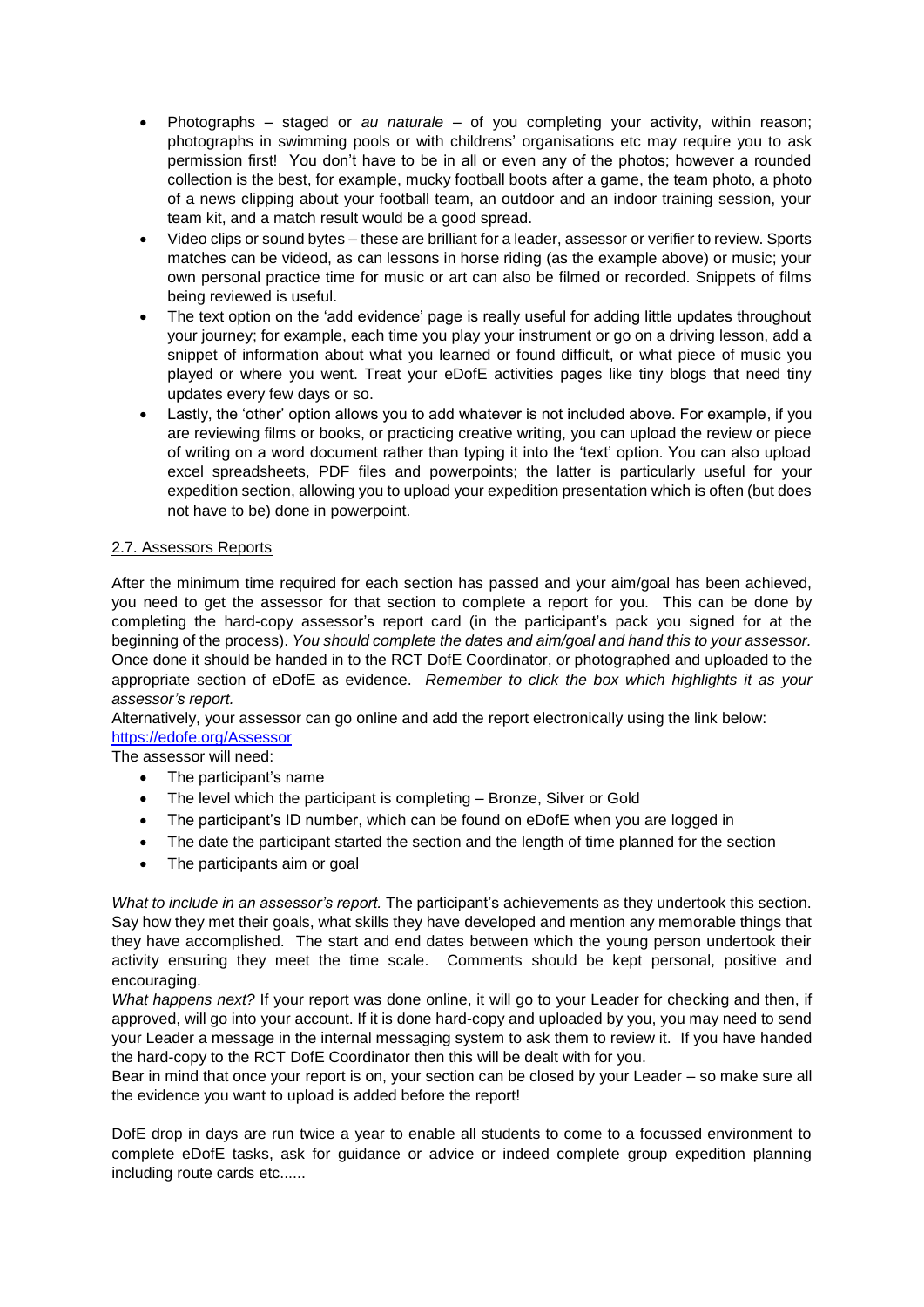## **SECTION 3. SECTIONS**

## 3.1 Volunteering

This section can be signed off if:

- The participant has volunteered regularly and consistently (an average of an hour a week is a good guideline) over the time period specified at the start of the service (3, 6 or 12 months)
- The organisation is a charity or not-for-profit organisation
- The participant has not received any kind of payment for their services
- The volunteering activity has been at least 75% practical
- You are not related to the participant

## 3.2 Physical

This section can be signed off if:

- The participant has regularly and consistently (an average of an hour a week is a good guideline) attended a physical fitness activity, whether in a team or alone, over the time period specified at the start of the service (3, 6 or 12 months)
- The participant's fitness and performance in their chosen activity has improved within that time frame
- You are not related to the participant

## 3.3. Skill

This section can be signed off if:

- The participant has regularly and consistently (an average of an hour a week is a good guideline) practiced their skill over the time period specified at the start of the service (3, 6 or 12 months)
- The participant's skill has improved within that time frame; understanding has been broadened or expertise increased
- The activity is not physical, as this would be included within the physical section
- You are not related to the participant

## **SECTION 4. EXPEDITIONS**.

## 4.1 Training

All students are required to complete two training days through the RCT once they have registered for the award. These are essential, but only need to be completed once throughout the award levels and prior to embarking on the practice expedition; *that is, if a participant completes both days prior to their Bronze practice, they do not need to complete them again prior to completing their Silver or Gold expeditions.* However, participants are welcome to come to these again to refresh their knowledge as they move to another level of the award, if they wish to.

The training days are run at school and are made up of the following elements:

- Expedition safety, group dynamics, emergency procedures
- The assessment criteria for a successful expedition the 20 Conditions
- The aim of the expedition
- Map reading skills
- Route Cards and how to plan a route
- Menu planning and nutrition
- Trangia use and stove safety
- Tent packing, maintenance, carriage and use
- Kit including group and individual
- Rucksack fitting, packing and maintenance
- Campsite management
- Highway, Countryside and Watersports Codes
- First Aid (all who demonstrate their knowledge by taking a full active role in this session will secure a British Heart Foundation Heartstart Award).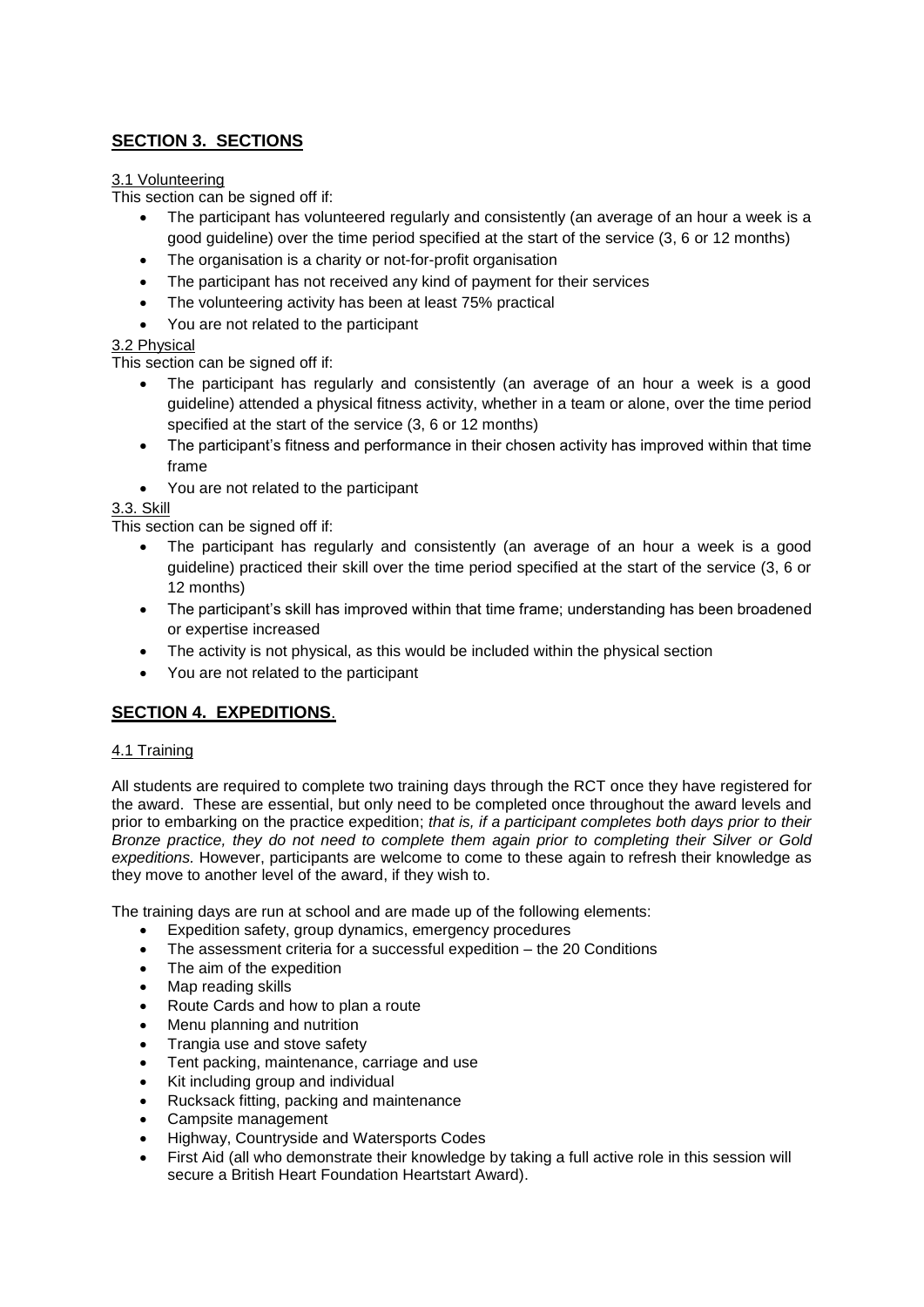*Anyone unable to attend the training days will have to complete this training through small regular weekly sessions run at DofE club. It is their responsibility to come and complete this, or they will not be able to attend the practice expedition. A register is kept of attendance.*

#### 4.2 Planning

The ethos of the award is that that the participants complete the expedition section as a group. They are also to plan their expedition together, within the DofE guidelines. *This is not a school trip, and they need to apply themselves to complete the planning elements both individually and together as a group***.** 

They will need to formulate themselves into groups of no fewer than four and no more than seven. These groups must be all of the same sex at Bronze level; however, at Silver and Gold, mixed groups are acceptable. I would always suggest groups of five as a minimum, as fours are vulnerable; if one were to be unable to attend, the other three would not make a viable group.

The group will then need to agree on the equipment they need to borrow from the DofE kit store, who will sign for which elements, and how this will be distributed amongst the group during the expedition. *The kit loan forms must be signed by a parent or guardian, as damage or loss will incur a charge.*

They will need to discuss and plan a menu for the expedition, and hand this in to the Coordinator for approval by their supervisor. Nutrition needs to be appropriate for the energy exerted during this expedition, as will be explained during the training.

The group will need to agree on an aim and plan a route and write a route card, including a tracing of the paths they will take, and hand this in to the Coordinator for approval by their supervisor.

They are also responsible for meeting the deadlines set to ensure all documentation is handed in:

- Route card
- Route tracing
- Kit loan request form
- Menu plan
- Consent and medical form
- Payment

These elements of paperwork are required in advance to ensure **volunteer** expedition supervising staff are given ample time to check routes and menus. Route cards, tracings, menu plans, consent forms and medical forms have to be photocopied to ensure that all staff on the expedition have the required information to hand should it be required, and coaches and some campsites must be booked in advance. **Late paperwork or payment is not only an inconvenience to staff, it is also a safety risk.**

#### 4. 3. Kit Check

This is compulsory for **all participants at all levels** of the award prior to their practice expedition. These days are planned into the school calendar and the diaries of many staff, and are of paramount importance to ensure your son/daughter has the essential kit required.

Participants will be able to sign for equipment they wish to borrow (if they have handed in the signed kit loan form). *If this is their earliest opportunity to collect borrowed kit, including their rucksack, participants should still bring all personal kit with them for checking, in an alternative bag, holdall or suitcase.*

The kit list for expedition is available from the DofE website.

This day is our only opportunity to check that: the kit packed, including clothing and footwear, is appropriate for the terrain and weather, and it is properly packed; that the group has shared out the equipment sensibly and fairly, and no-one is overloaded; and that their rucksacks fit properly and comfortably. **The kit check, therefore, is a safety requirement.**

The group will meet their supervisor where possible on this day, and discuss their route card, tracing, menu and group expedition aim with them.

*All RCT DofE groups are assigned a dedicated supervisor who has: been trained by DofE in Expedition Supervision and the Award itself; has a current DBS with the RCT; and has been trained in*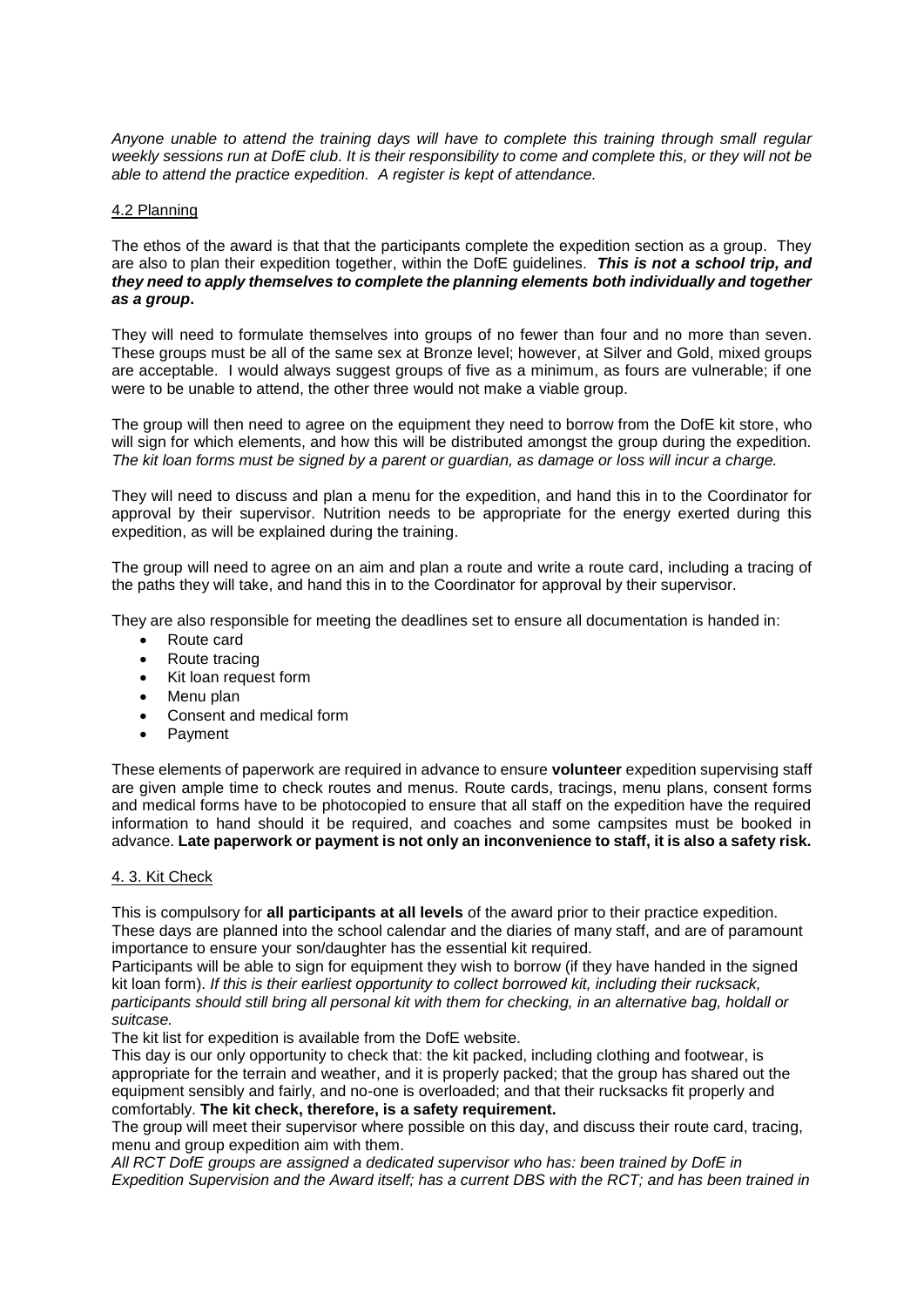*First Aid. We try to keep the same supervisor with the group for practice and qualifying assessed expedition, although this is not always possible as they are all volunteers.*

*If participants cannot attend this kit check, they must bring their packed rucksack to the RCT DofE Coordinator in school time prior to their expedition for checking. This is not optional.*

Kit must be returned to the RCT DofE Coordinator following the participant's last expedition of the season. All kit, including tents, should be clean, dry and in good order (or details reported for maintenance). The kit should be returned by the person who signed for it to allow it to be signed back in on their loan sheet. *Any damage will be assessed and fair wear and tear is taken into account.* If kit is not returned or is returned damp or damaged through mistreatment, then bills will be raised in accordance with the loan sheet, to allow the RCT to replace this for future students.

#### 4.4. Consolidation of training expedition

*This expedition will be offered to all participants who have completed the training in full and met the requirements in the training and planning sections above.*

This expedition should be of the same duration as the qualifying assessed expedition and in a similar terrain. All participants are to complete this (sometimes more are required if they are deemed not to be ready for assessment).

*Details of the duration of this expedition can be found on the DofE website.*

The RCT Bronze consolidation of training expedition is normally completed in Nottinghamshire or Lincolnshire, Silver in Derbyshire and Gold in Yorkshire.

All groups have a dedicated Supervisor for the duration of the expedition who is responsible for their health, safety and welfare throughout. This supervisor should be the first point of contact by participants if they need anything at all, followed by the RCT DofE Coordinator. The supervisor generally will walk with the group at the start of the expedition to check their navigation skills, welfare and group dynamics. Advice will be given throughout the expedition and a feedback sheet may be produced by the supervisor and given to the group detailing areas for development before the qualifying assessed expedition.

#### 4.5. Qualifying / Assessed Expedition

*The qualifying or assessed expedition will be offered to all participants who have completed the practice expedition to the required standard and completed all aspects of the planning outlined above.* Generally, groups will stay together for the qualifying/assessed expedition after their practice; however, this is not always an option. Qualifying/assessed expeditions are also normally completed in the same season as the practice; however, this also is not always possible particularly at Gold level.

This expedition will be assessed by a qualified, vetted RCT assessor who has been approved and signed off by the DofE following training and assessment. The assessor is there to uphold the standards of the expedition section in accordance with the assessment criteria, or the '20 Conditions', which can be found on the expedition section of the DofE website.

The RCT Bronze qualifying/assessed expedition is normally completed in the Lincolnshire Wolds, Silver in Derbyshire and Gold in Yorkshire.

As well as an appointed assessor, each group retains a supervisor, who once again remains responsible for their health, safety and welfare throughout. The only difference is that the supervision is more remote and supervisors will not be able to assist the group in any way, unless it is an emergency situation; no map-reading assistance will be provided. The supervisor should be the first point of contact by participants if they need anything at all, followed by the RCT DofE Coordinator. The assessor will introduce themselves to the groups at the start of the expedition. They will set standards expected for the expedition and discuss each group's aim, menus, route and kit. During the expedition they will assess the group from a distance and talk to them at certain stages. At the end of the expedition they will debrief the group and inform them of whether they have met the critera and passed, or have been deferred, and if so why. A report will be written and added to their eDofE expedition section after the expedition.

#### 4.6. Aim Presentation

All groups have to decide on an aim for their expedition. This aim will become a part of their expedition and will take time during each day to complete. It may be taking photographs, sketching plants or architecture, pressing flowers, bark rubbing, counting mini beasts, taking water samples,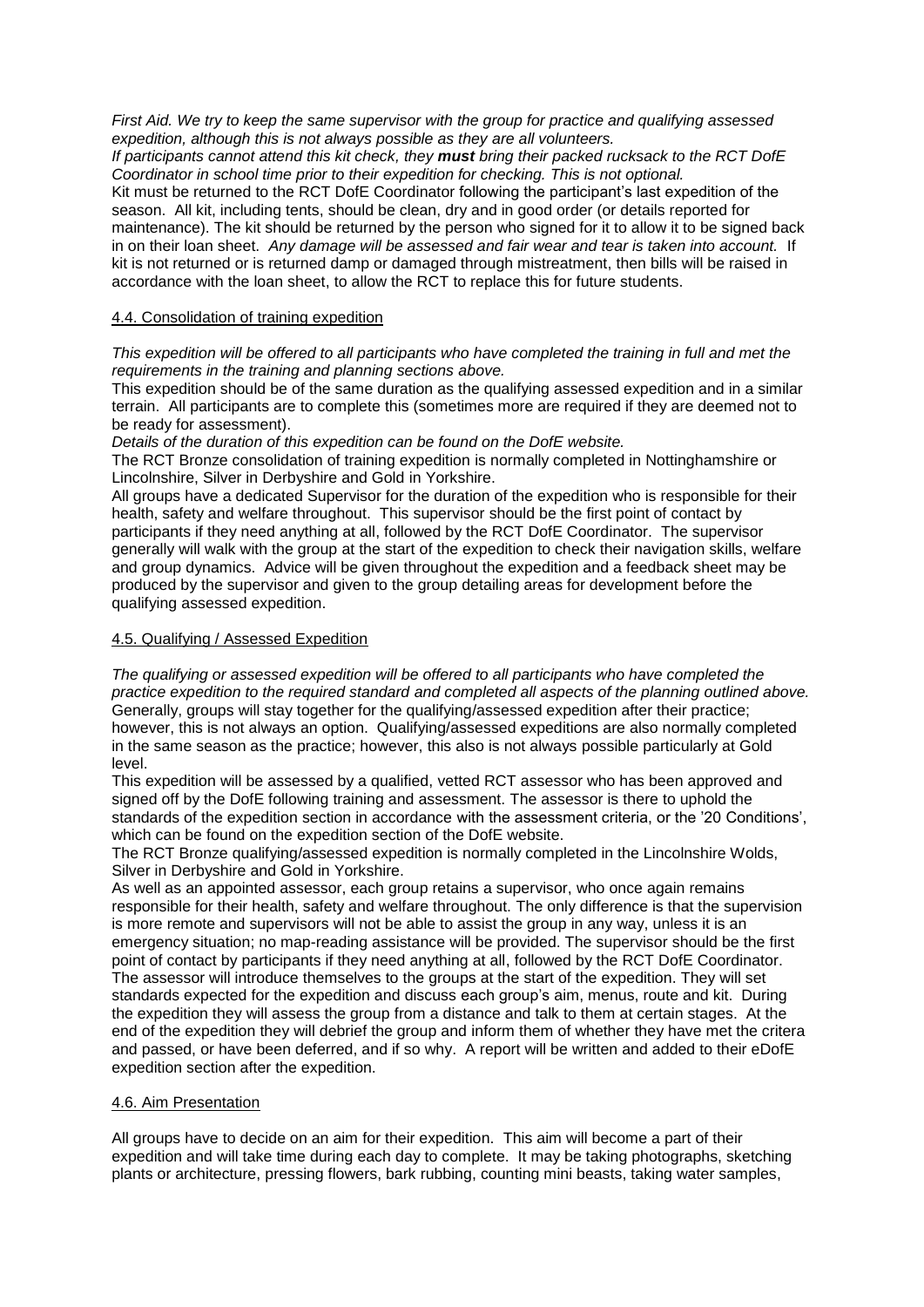collecting litter, or anything they decide they want to do. This will be discussed with their supervisor at the kit check.

After the expedition, they will be expected to collate all their evidence and present the findings of their aim. The format of this can be chosen by the group; it may be a calendar, report, scrapbook, poster, PowerPoint presentation, rap, video or any other method. The evidence collection and production for the presentation should be a group effort and, once completed, needs to be handed in to the RCT DofE Coordinator. It is recommended this is done within a couple of weeks of the expedition being completed; otherwise the details get forgotten.

#### 4.7. eDofE Expedition Section

Participants will need to login to their eDofE accounts to set up their expedition section. The RCT DofE Coordinator will input the expedition details on their behalf, but they need to add their aim and objective. *The aim is one decided by the group, but the objective is what they as an individual would like to achieve during this section of their DofE award.* Participants will also need to add evidence to the section - photographs of their kit, group equipment, packed rucksack, boots, menu plan, route card and tracing may all be of use. Photographs taken on the expedition are also nice to upload. *The RCT DofE Coordinator will upload any photos taken by the staff team for them.* Participants also need to upload their aim presentation, or a photo of it, once completed.

The RCT DofE Coordinator will ensure the assessor's report is added to the section for the participant, and will sign off the presentation once it has been completed.

## **SECTION 5. COMPLETION AND VERIFICATION**.

Once a participant has completed all sections of their award, it will be approved by the RCT DofE Coordinator and sent to the RCT verifiers. The participants will see a yellow arrow and the text 'Award submitted to LO on DD/MM/YYYY' as shown below.

| AUG HEXL JEVEL                         |             | Leaders:              |                                                                       | Melita Walker                       |          |               |            |                    |  |  |  |  |
|----------------------------------------|-------------|-----------------------|-----------------------------------------------------------------------|-------------------------------------|----------|---------------|------------|--------------------|--|--|--|--|
| Manage alerts<br>Directly approve      |             | Last sign in:         |                                                                       | 04/07/2017                          |          |               |            |                    |  |  |  |  |
| Assessor's Reports                     |             | Status:               |                                                                       | Active                              |          |               |            |                    |  |  |  |  |
| Add evidence                           |             |                       |                                                                       |                                     |          |               |            |                    |  |  |  |  |
| Expedition set up                      | Awards      |                       |                                                                       |                                     |          |               |            |                    |  |  |  |  |
| Move participants                      |             | <b>Enrolment</b>      |                                                                       |                                     |          |               |            |                    |  |  |  |  |
| Subgroups                              | Award level | date                  | <b>Earliest completion date</b>                                       | Volunteering                        | Physical | <b>Skills</b> | Expedition | <b>Residential</b> |  |  |  |  |
| Manage adults<br>Manage infrastructure |             |                       |                                                                       |                                     |          |               |            |                    |  |  |  |  |
| News                                   | Bronze      | 01/09/2016 28/03/2017 |                                                                       | ٠                                   |          |               |            |                    |  |  |  |  |
|                                        |             |                       |                                                                       | Award submitted to LO on 13/07/2017 |          |               |            |                    |  |  |  |  |
| <b>Resources</b>                       |             |                       |                                                                       |                                     |          |               |            |                    |  |  |  |  |
| <b>R</b> Keep Safe                     |             |                       | Click on the title below to view and edit this participant's details. |                                     |          |               |            |                    |  |  |  |  |

The verifier will go through the planner, evidence, and assessor's report for each of the sections. If the verifier deems the various sections to meet the requirements of the award, it will be signed off by them.

Once this has been done the participant will be able to see a green tick and the date on which their award was completed, as shown below.

| piotoa, ao oriomii boiom.   |                                                                       |                                                     |  |                               |                       |          |               |                   |                    |  |  |
|-----------------------------|-----------------------------------------------------------------------|-----------------------------------------------------|--|-------------------------------|-----------------------|----------|---------------|-------------------|--------------------|--|--|
| <b>Participation Places</b> |                                                                       | Centre:                                             |  |                               | Carres Grammar School |          |               |                   |                    |  |  |
| Award approvals             | Licensed Organisation:                                                |                                                     |  | Carre's Grammar School        |                       |          |               |                   |                    |  |  |
| <b>Manage participants</b>  |                                                                       | Region:                                             |  |                               | Central England       |          |               |                   |                    |  |  |
| Participant overview        |                                                                       | Leaders:                                            |  | Kate Willoughby, John         |                       |          |               |                   |                    |  |  |
| Create participant          |                                                                       |                                                     |  | White, Melita Walker          |                       |          |               |                   |                    |  |  |
| Add next level              |                                                                       | Last sign in:                                       |  | 13/04/2016                    |                       |          |               |                   |                    |  |  |
| Manage alerts               |                                                                       | Status:                                             |  | Inactive                      |                       |          |               |                   |                    |  |  |
| Directly approve            |                                                                       |                                                     |  |                               |                       |          |               |                   |                    |  |  |
| Assessor's Reports          | Awards                                                                |                                                     |  |                               |                       |          |               |                   |                    |  |  |
| Add evidence                |                                                                       |                                                     |  |                               |                       |          |               |                   |                    |  |  |
| Expedition set up           | <b>Award level</b>                                                    | <b>Enrolment</b><br><b>Earliest completion date</b> |  |                               |                       |          | <b>Skills</b> | <b>Expedition</b> | <b>Residential</b> |  |  |
| Move participants           |                                                                       | date                                                |  |                               | <b>Volunteering</b>   | Physical |               |                   |                    |  |  |
| Subgroups                   |                                                                       |                                                     |  |                               |                       |          |               |                   |                    |  |  |
| <b>Manage adults</b>        | Bronze                                                                | 18/07/2014 02/07/2015                               |  |                               | ✓                     |          |               |                   |                    |  |  |
| Manage infrastructure       |                                                                       |                                                     |  | Award completed on 18/04/2016 |                       |          |               |                   |                    |  |  |
| <b>News</b>                 |                                                                       |                                                     |  |                               |                       |          |               |                   |                    |  |  |
| <b>Resources</b>            | Click on the title below to view and edit this participant's details. |                                                     |  |                               |                       |          |               |                   |                    |  |  |
| Koon Safo                   |                                                                       |                                                     |  |                               |                       |          |               |                   |                    |  |  |

The RCT has two trained and qualified verifiers, who act on behalf of DofE to uphold the standards of the award. Their role is effectively to check that the Coordinator has not made any mistakes, and to 'second-mark' the awards, much as coursework is marked twice.

*At Gold this is further checked by Windsor DofE staff.*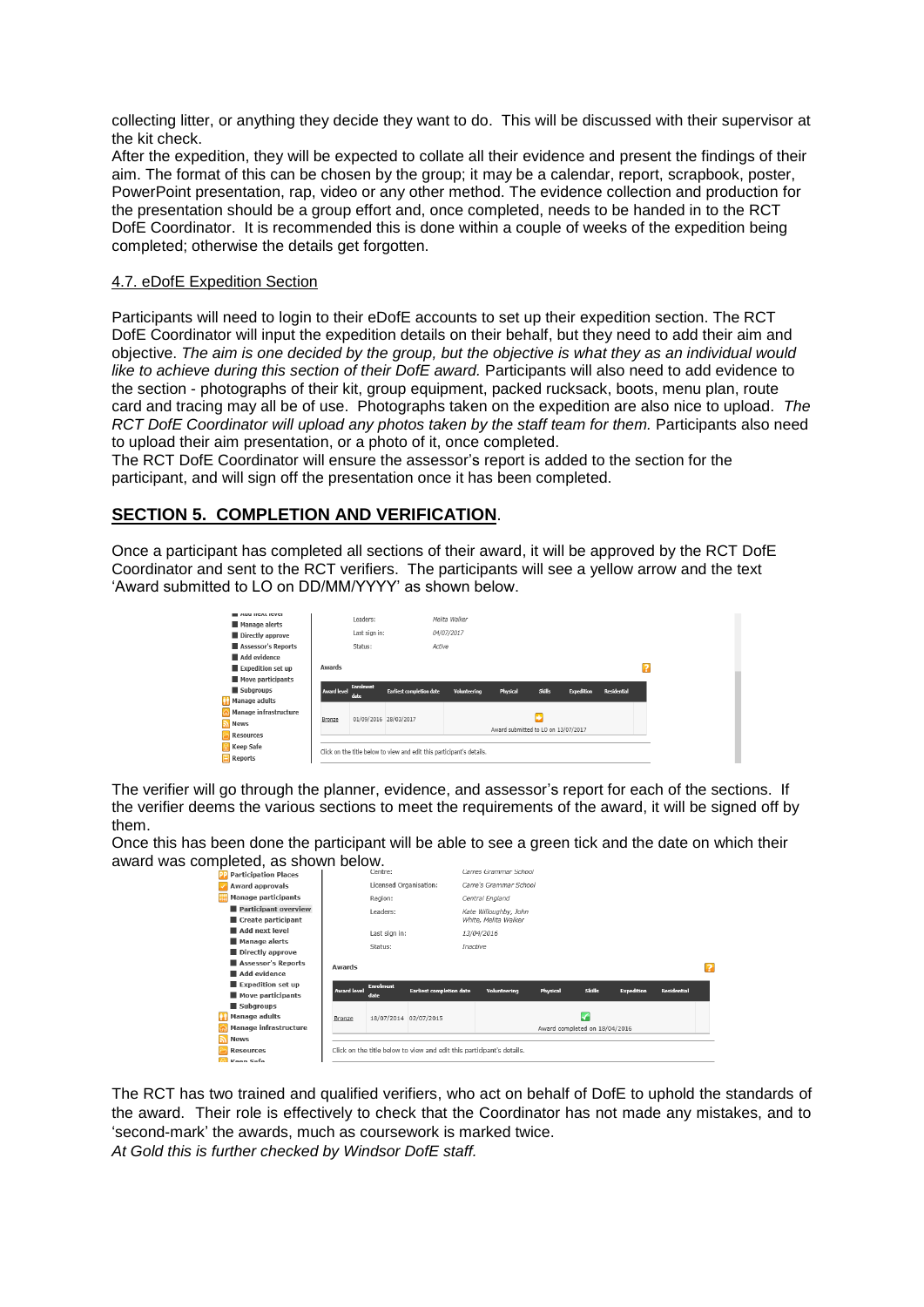*When you complete your Gold award you will need to complete a Gold Award Presentation (GAP) form. This is on eDofE in the menu on the left hand side. You will be asked if you wish to receive a badge or brooch, if you wish to go to receive your award from the Duke of Edinburgh (or other Royal Family member) and if so where you want to go to receive this; either St James Palace in London or Holyrood Palace in Scotland; and finally who you would like to take with you. Once the verification has taken place by the RCT it goes to Windsor DofE headquarters where it will be validated. Your Gold Duke of Edinburgh award badge or brooch will then be sent through to the RCT DofE Coordinator. This will be held until the Celebration evening to be presented in lieu of your certificate. The certificate will of course be presented by the Duke of Edinburgh when you receive your date to go to the Palace of your choice*. **It is important that your email address in eDofE is correct.**

## **SECTION 6. CELEBRATION OF COMPLETION**

A celebration evening is held annually by the RCT for all participants of the award who have completed a level during that year. This evening is held at school, usually in September or October. The evening includes food, drinks, and a cake, and offers parents the opportunity to see and hear what their young people have achieved. It is an evening of celebration during which we take great pride in presenting the participants with their DofE certificate and badge. We also present first aid certificates to participants and staff, and other special awards to prefects and staff. Sometimes groups will present their aims, and there are usually guest speakers and photographs. I hope all of you will attend this special night in due course.

*If a participant wants their certificate for a job interview or similar before the celebration evening, they can of course ask the RCT DofE Coordinator for it in advance. You will still be welcome to attend the celebration evening.*

When the invitations come out for this evening, **please RSVP** in good time to allow food and drink to be ordered and waste/cost be kept to a minimum. On the evening, it is of paramount importance that the participant **signs in** to ensure we are aware they are in attendance. Certificates can only be presented to those in attendance, and we therefore need to know you have arrived.

*At Gold level the badge/brooch will be presented at this event, but not the certificate, as this is presented at the palace of your choice by the Duke of Edinburgh.*

## **SECTION 7. CONTINUATION TO THE NEXT LEVEL OF THE AWARD**

Upon receipt of confirmation within eDofE of your completion of the current level of the award, you can consider if you wish to go on to the next level.

If you do wish to continue, it is extremely important that you continue completing your activities, as you may wish to backdate the next level and continue to use these for your sections.

Please, if you are keen to register straight away, complete the registration form and application form and see the RCT DofE Coordinator as soon as possible. If you wish to wait for the registration evening, this is also fine (usually July).

*Often swift consideration from Silver to Gold is required due to the residential section. Students often complete NCS during the summer after GCSE exams or other activities in years 11/12 such as summer schools, Villiers Park etc, which may count towards this section.*

## **SECTION 8. STAFF**

The RCT DofE Coordinator is the only employed member of staff involved in the award. This is a part-time position.

The RCT is a DofE-licensed organisation, licensed by the Central England DofE area. The RCT pays for this licence on an annual basis to enable us to offer the award to our students. Part of the cost of student registration goes towards this annual licensing fee.

All instructors, supervisors, assessors and verifiers are volunteers who give their time freely in support of your child. These volunteers are all DBS-cleared and first-aid trained, and completes the relevant DofE training courses required for their respective positions.

All expeditions are approved under the RCT external trips and visits policy by the governors, as well as by DofE at Central England.